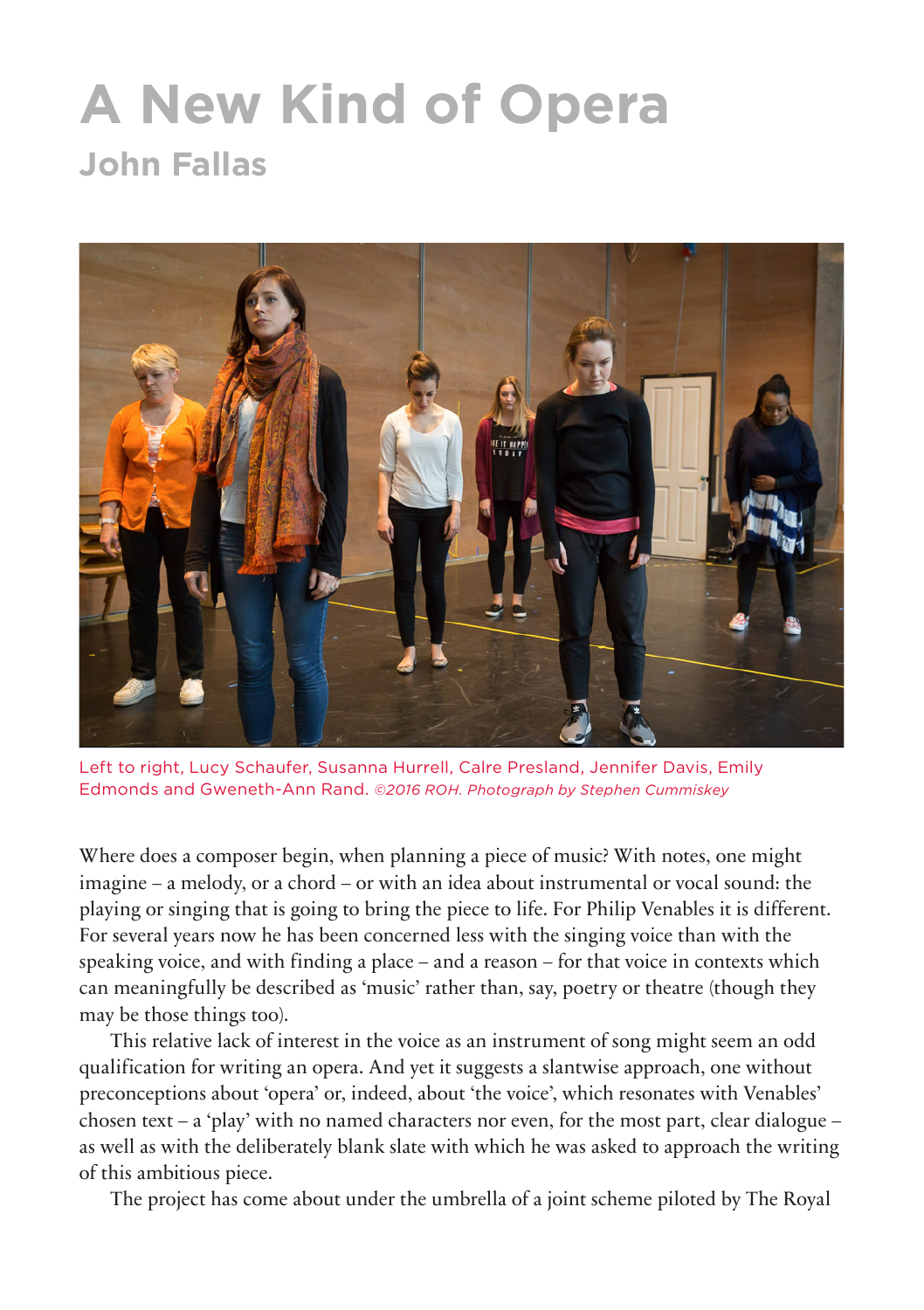Opera and the Guildhall School of Music & Drama. The Doctoral Composer in Residence position at the Royal Opera House and the GSMD builds on the practice-and-reflectionbased nature of the School's existing postgraduate composition programmes, and draws on the creative resources and inspirational environment of the Royal Opera House. The residency has given him opportunities to conduct workshops and experiment over the eighteen-month period leading to the work's premiere, as well as time to reflect on what sort of work might enable him best to realize his vision for a new kind of opera.

The question of a libretto – even if it was not going to be a conventional sung libretto – clearly arose early in this process, and Venables was surprised to find his thoughts not going in the direction he had anticipated they would. 'I spent a long time wanting to do an original piece and looking for a writer to collaborate with,' he said in a recent magazine interview, 'but eventually it dawned on me that Sarah Kane's *4.48 Psychosis* had almost everything I wanted.'

Alongside the incorporation of spoken voice, another recurring concern in Venables' work to date has been violence, whether directly thematized or more oblique. At perhaps the most literal end of this spectrum are the percussive thwacks that impel much of *The Revenge of Miguel Cotto* (a piece for two male singers and nine instrumentalists that Venables wrote in 2012), though even this vivid musical present tense gives way to a vein of reflective sadness as the work's narrative – a true story of revenge and honour between boxers – turns from action to contemplation and consequence. There is the submerged, sometimes surreally flaring violence of Simon Howard's poetry, which Venables has set three times, for a variety of ensembles, mixing voices, simple instrumental accompaniments and, in *numbers 91–95*, two tape recorders (here, the echo-chamber of memory is a feature right through the piece). The same combination of qualities recurs in an earlier operatic project, *The Schmürz*, after Boris Vian's 1959 play *Les Bâtisseurs d'empire*, which Venables describes as 'a violent, surreal comment on war and colonialism'. (This project is still in development, but its first visible trace can be heard in the short instrumental *Fight Music*, written in 2009 as a thirtieth-birthday present for the Endymion ensemble, of which Venables was artistic director from 2004 until stepping back in order to concentrate on the composition of the present opera.)

Does he see Kane's text as violent? 'Contrary to some readings of this piece we feel that it's not about blood and guts,' he says, 'but about inner conflict. […] That huge conflict between wanting love and wanting happiness and not being able to find it.' He also stresses the way the body is constantly implicated in the struggles voiced by the text: the body as another site of conflict (both 'internal' and 'external'), of feeling not-at-home, of discomfort and confusion – about gender, for example, clearly a key concern of the play.

In terms of the transition to the opera stage, the six singers do not represent separate characters but might be understood as externalizations of the text's consciousness – of what Venables and director Ted Huffman call the 'hive mind', the simultaneously plural and divided protagonist of this polyvalent, often disconcertingly borderless text. In the four scenes where the presentation of text on Kane's page does imply dialogue, Venables avoids operatic convention in a different way, and dissolves the text/'character' nexus even further, with the speech rhythms 'performed' by two percussionists and the words themselves not heard but projected visually. (There is a similarity here to the two percussionists in *The*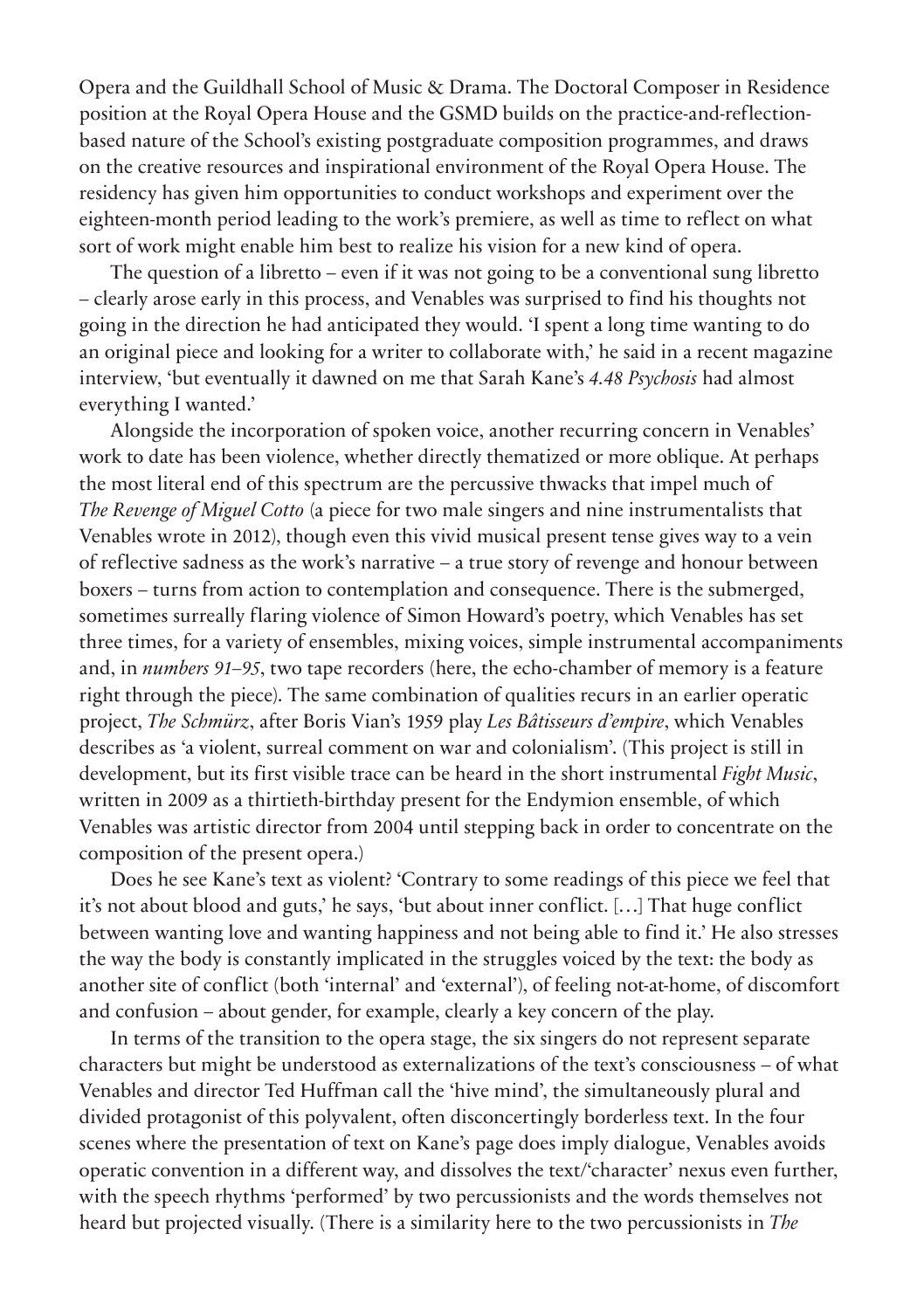

Ted Huffman directs members of the cast in rehearsal. *©2016 ROH. Photograph by Stephen Cummiskey*

*Revenge of Miguel Cotto*, stationed at the back of the stage with punch-bags.)

On both counts – the splitting/recombining of an indeterminately single/multiple character and the voiceless embodiment of dialogue – the work seems concerned to make something as new, authentic, and both thematically and formally uninhibited, out of opera as Kane did out of theatre. It also recreates on its own terms the variety of register manifested by the original play text. 'Nasty fucked-up computer game music: you lost,' reads the performance direction to the instrumentalists in scene four, the first of two scenes where the only 'words' are the lists of numbers – two attempts, one failed, one successful, to count down from 100 in steps of seven – that constitute two sections of Kane's script. Asking a patient to count down in this manner is a standard test for depression, but Venables treats it in TV gameshow style, with buzzers/bells for 'right' and 'wrong' answers. To listeners familiar with Venables' previous work, these passages may also recall two of the three above-mentioned Simon Howard settings, *numbers 76–80: tristan und isolde* and *numbers 91–95*, both with texts drawn from a single long poem in 100 numbered sections. In Kane's text as in Howard's poetry, abstract frameworks summon forth and keep company with shards of vivid, sometimes unbearable reality.

Radical or experimental poetry ('linguistically innovative' poetry, as some of its practitioners prefer to call it, though this term might seem to downplay the compelling alterity of the thematic content as well as the language) has appealed to Venables consistently in recent years. *The Revenge of Miguel Cotto* was developed in collaboration with the poet S.J. Fowler. Another work – *Socialist Realism*, for speaking choir, 'newsreader' and solo violin – sets a text by a third London-based poet, Sean Bonney, whose fierce